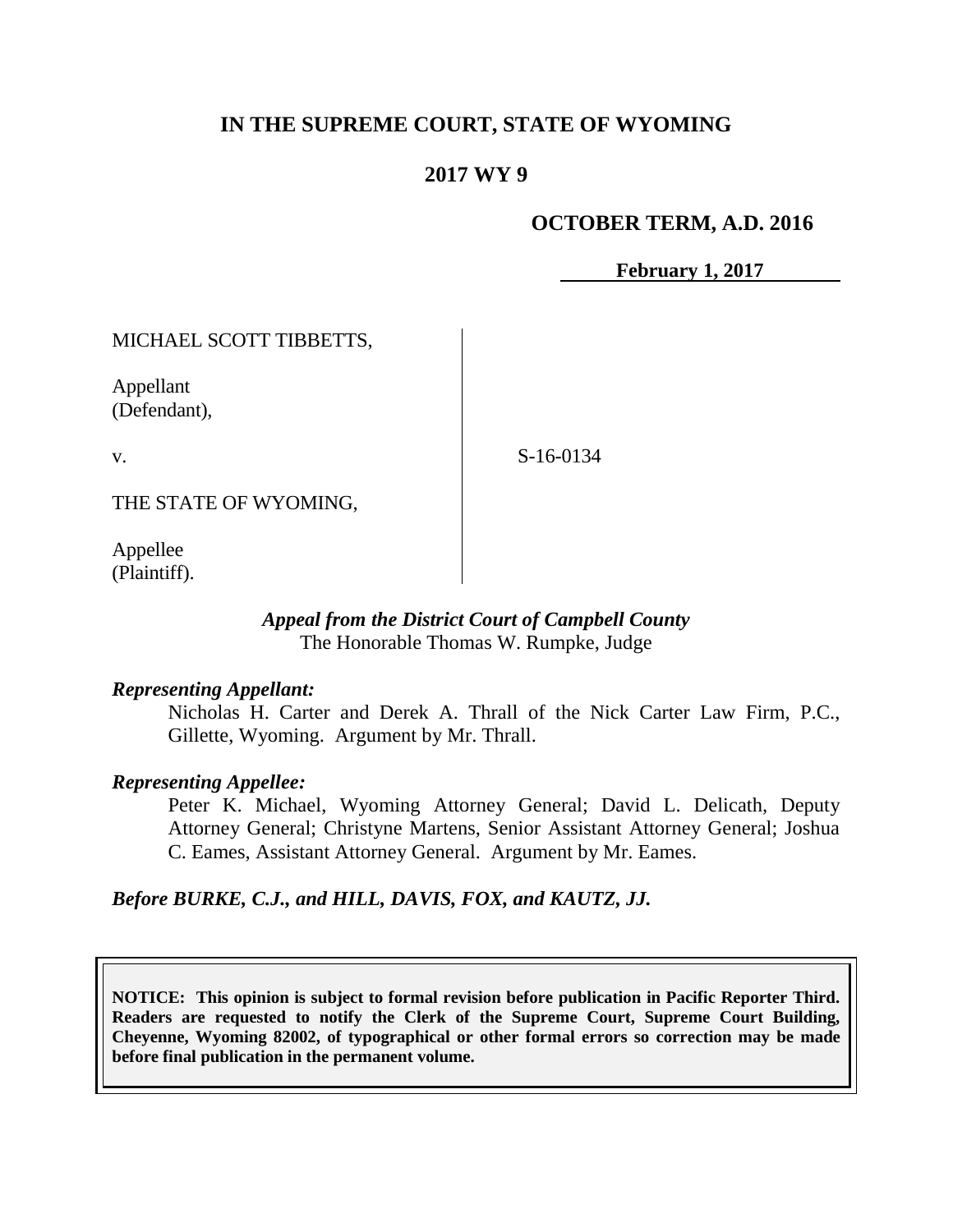**KAUTZ,** Justice.

[¶1] The Appellant, Michael Scott Tibbetts, appeals his conviction for possession of methamphetamine with the intent to distribute. Mr. Tibbetts' appeal comes after he entered a conditional no contest plea to the charge, reserving the right to challenge the district court's order denying his motion to suppress. We affirm.

#### **ISSUE**

[¶2] Mr. Tibbetts raises one issue in this appeal:

Did the district court err in its finding of fact that [Mr. Tibbetts] consented to continued detention when law enforcement told him "he was free to leave" and law enforcement continued to have [its] red and blue emergency overhead lights activated?

### **FACTS**

[¶3] On May 3, 2013, Wyoming Highway Patrol dispatch advised Trooper Jon Briggs that a newer model black Chevrolet pickup with lifted large tires was traveling through Wyoming to North Dakota and was possibly involved in a narcotics transaction. At approximately 4:15 p.m., Trooper Briggs observed a black Chevrolet pickup truck traveling in excess of the posted speed limit on Highway 59 north of Gillette, Wyoming. Trooper Briggs testified he believed the truck was traveling 80 miles per hour in a posted 65 mile per hour zone, and his radar showed the truck was traveling at 76 miles per hour. Trooper Briggs pulled the truck over and identified the driver as Mr. Tibbetts. Mr. Tibbetts' eye contact and body position indicated to Trooper Briggs that he was extremely nervous. Mr. Tibbetts provided Trooper Briggs with his driver's license and proof of insurance, Trooper Briggs verified the insurance card matched the truck, and he then returned to his patrol car to write a speeding citation.

[¶4] Trooper Briggs returned to the truck and gave Mr. Tibbetts the citation, his driver's license and insurance card, and told Mr. Tibbetts to "drive safe and have a safe day." Trooper Briggs turned to walk away from the truck, but once he reached the rear bumper, he turned around and asked Mr. Tibbetts if he would mind answering a few more questions. Mr. Tibbetts advised that he had no issues with answering further questions. Trooper Briggs asked Mr. Tibbetts about his travel plans and then asked if he had anything in the truck that he should not have. Mr. Tibbetts removed a plastic sandwich bag containing Lortab pills from the truck's console and stated he did not have a valid prescription for the pills. Mr. Tibbetts also disclosed that he was currently facing charges involving methamphetamine in Texas.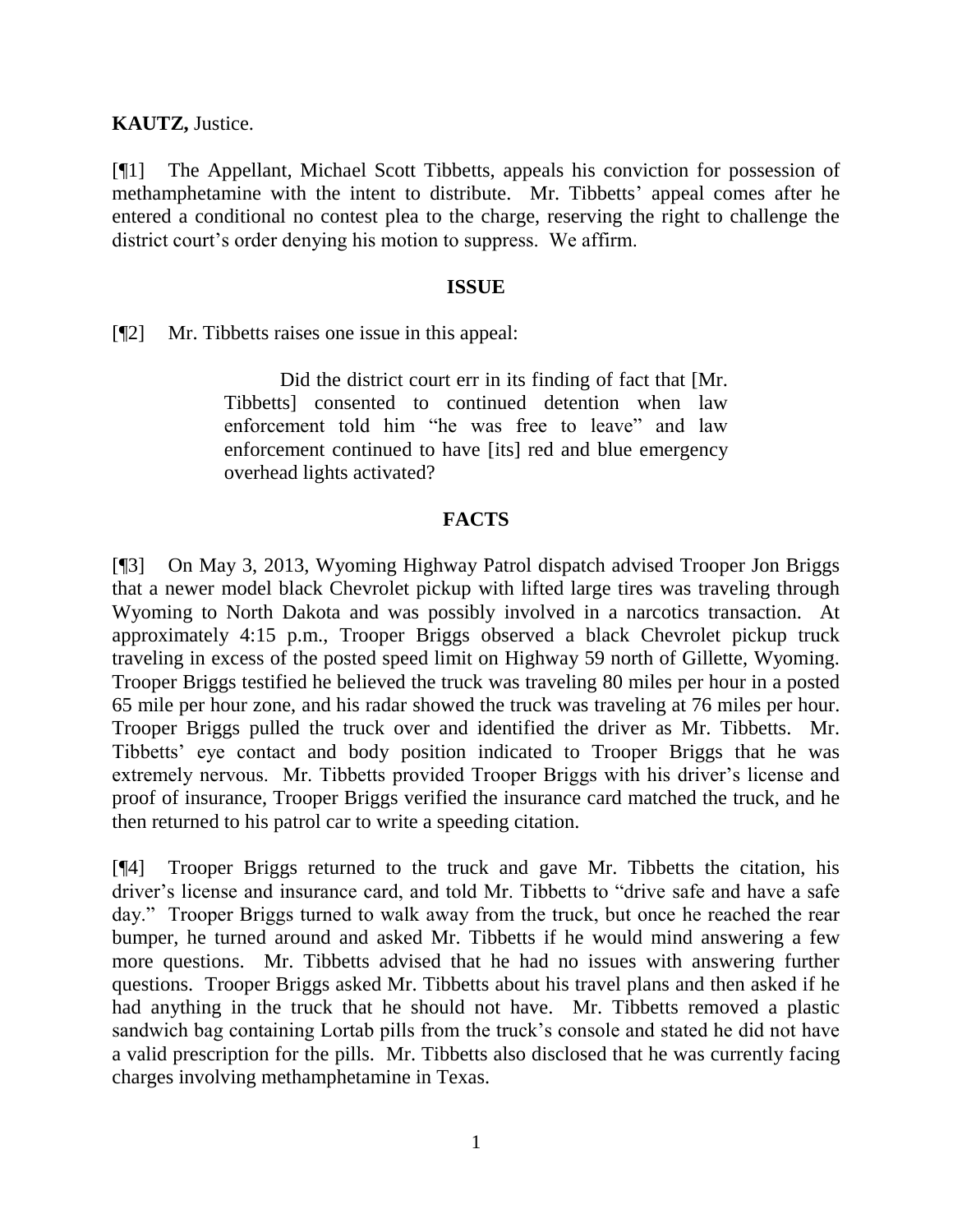[¶5] Trooper Briggs asked Mr. Tibbetts if he could search the truck and he agreed to the request. However, before conducting the search, Trooper Briggs had Mr. Tibbetts perform various field sobriety maneuvers. Once Trooper Briggs determined that Mr. Tibbetts was not under the influence of drugs or alcohol, he asked again if he could search the truck. Mr. Tibbetts responded that he did not want his truck searched, and Trooper Briggs stated that he was going to detain Mr. Tibbetts until a drug detection dog arrived. At that point in time, Mr. Tibbetts told Trooper Briggs there was methamphetamine on the floorboard behind the center console of the truck. When Trooper Briggs looked in the described area, he found two glass pipes containing methamphetamine and a plastic bag also containing methamphetamine. Trooper Briggs arrested Mr. Tibbetts and the State charged him with one count of possession with the intent to deliver methamphetamine.

[¶6] Mr. Tibbetts filed a motion to suppress his statements and the methamphetamine on the basis that the search of the truck was the product of an unlawful detention that exceeded the scope of Trooper Briggs' original justification for the traffic stop. Mr. Tibbetts argued the original detention never ended because Trooper Briggs did not tell Mr. Tibbetts he was "free to leave." Following a hearing, the district court concluded that a reasonable person in Mr. Tibbetts' circumstances would have felt free to leave after Trooper Briggs wished him safe travels and, therefore, Mr. Tibbetts voluntarily consented to answering Trooper Briggs' additional questions.

[¶7] Several months later, Mr. Tibbetts filed a motion requesting the district court reconsider its ruling on the motion to suppress. Mr. Tibbetts based his motion on a newly published case by the United States Supreme Court, *Rodriguez v. United States*, 575 U.S. \_\_\_, 135 S. Ct. 1609, 191 L. Ed. 2d 492 (2015), wherein the Court held a traffic stop could not be prolonged without reasonable suspicion in order to conduct a canine sniff. Mr. Tibbetts specifically argued that *Rodriguez* required Trooper Briggs to let him leave before engaging in any further contact. The district court continued to conclude that Mr. Tibbetts consented to the further contact with Trooper Briggs and denied the motion.

[¶8] Thereafter, Mr. Tibbetts entered a conditional no contest plea under W.R.Cr.P. 11(a)(2), reserving the right to appeal the district court's denial of his motion to suppress and the motion to reconsider the motion to suppress. The district court sentenced Mr. Tibbetts to four to five years of imprisonment, but suspended that sentence in favor of five years of probation. Mr. Tibbetts timely filed this appeal.

## **STANDARD OF REVIEW**

[¶9] When reviewing the denial of a motion to suppress, this Court views "the evidence in the light most favorable to the district court's determination and defers to the district court's factual findings unless they are clearly erroneous." *Jennings v. State*, 2016 WY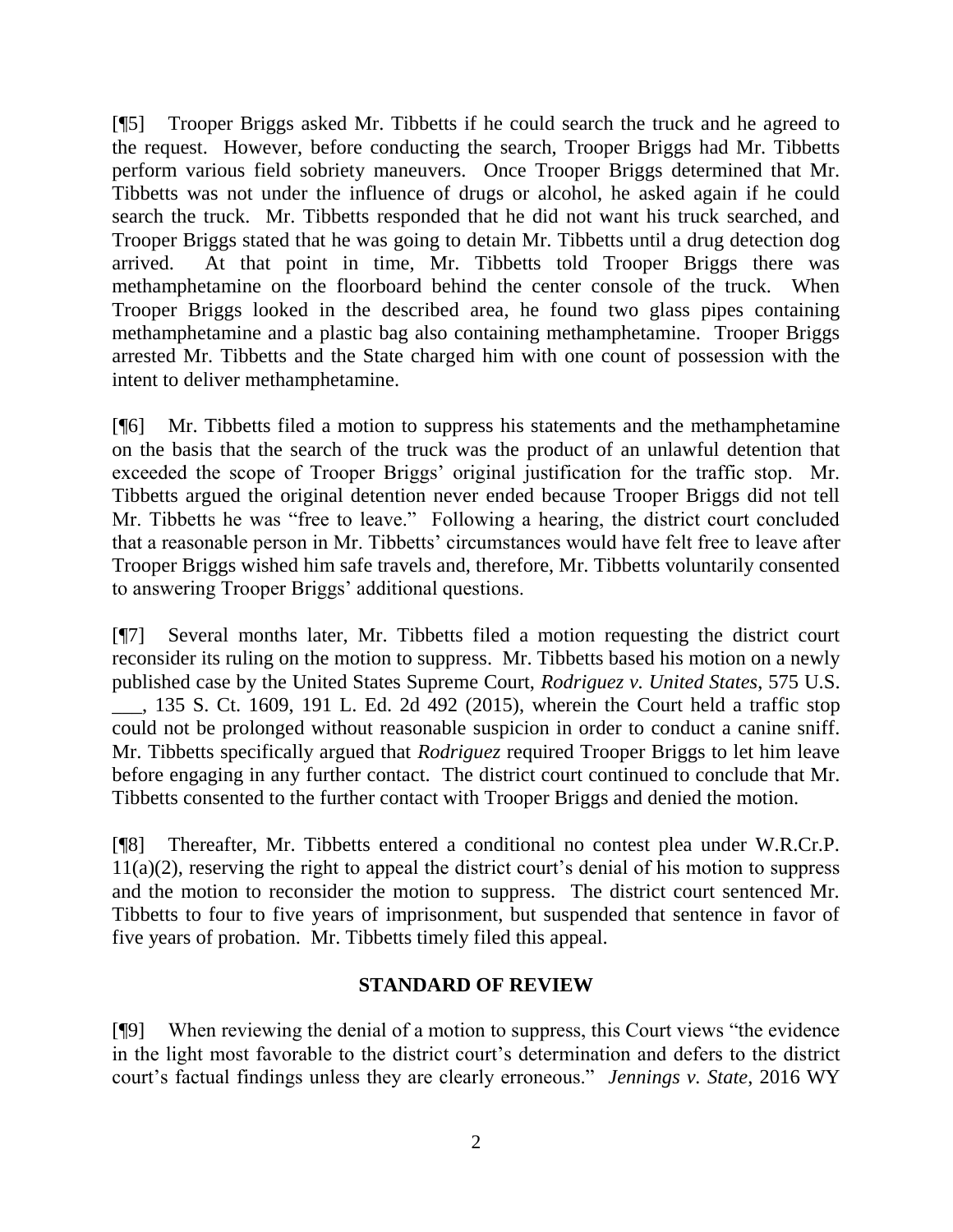69, ¶ 8, 375 P.3d 788, 790 (Wyo. 2016). We review the underlying question of law whether the search was unreasonable and therefore unconstitutional—*de novo*. *Id*.

### **DISCUSSION**

[¶10] Mr. Tibbetts claims Trooper Briggs detained him without reasonable suspicion when he reinitiated contact after returning his driver's license, proof of insurance, and issuing him a speeding citation. He argues that, because the detention was prolonged without reasonable suspicion, Trooper Briggs' discovery of the methamphetamine was the product of an unconstitutional search. Although Mr. Tibbetts relied on additional facts at the suppression hearing, he now relies on only two facts in asserting that Trooper Briggs continued to detain him: 1) Trooper Briggs took only two to three steps away from the driver's window before returning to the truck and asking Mr. Tibbetts if he would be willing to answer further questions; and 2) the emergency overhead lights on Trooper Briggs' patrol car were still flashing. Mr. Tibbetts argues that, under those circumstances, a reasonable person would not feel free to leave and the State cannot justify the further detention with reasonable suspicion of criminal activity.

[¶11] Before we analyze the legality of the encounter, we are compelled to note that Mr. Tibbetts repeatedly faults the district court for not making findings regarding Trooper Briggs' use of the emergency overhead lights on his patrol car. Mr. Tibbetts describes the overhead lights as a "crucial factor" in the motion to reconsider and was an "essential factor" to his argument. Despite these assertions, the record is clear that the emergency lights were in no way a focus in Mr. Tibbetts' argument in the district court. In fact, in the motion to reconsider and its accompanying argument, Mr. Tibbetts never even mentions the use of the overhead lights. Instead, his focus in the district court was that Trooper Briggs did not tell him he was free to leave and did not give him the chance to leave before re-engaging contact; thus, the original detention never ended and was extended without reasonable suspicion of criminal activity.

[¶12] While Mr. Tibbetts' challenge to the district court's order on the motion to suppress has been properly preserved, the assault on the district court's lack of findings regarding the overhead lights has not. '"A conditional plea of guilty does not provide *carte blanche* permission for the appellant to present any and all arguments on appeal.' An appellant may only raise arguments that were clearly presented to the district court." *Miller v. State*, 2009 WY 125, ¶ 32, 217 P.3d 793, 803 (Wyo. 2009) (internal citations omitted). For this reason, we refuse to consider Mr. Tibbetts' claim that the district court erroneously failed to make findings regarding Trooper Briggs' use of the overhead lights.

[¶13] However, we must still consider whether Mr. Tibbetts was unlawfully detained by Trooper Briggs after he had completed the necessary investigation regarding the speeding violation. There are three tiers of interaction between law enforcement officers and citizens: consensual encounter, investigatory detention and arrest. *Dimino v. State*, 2012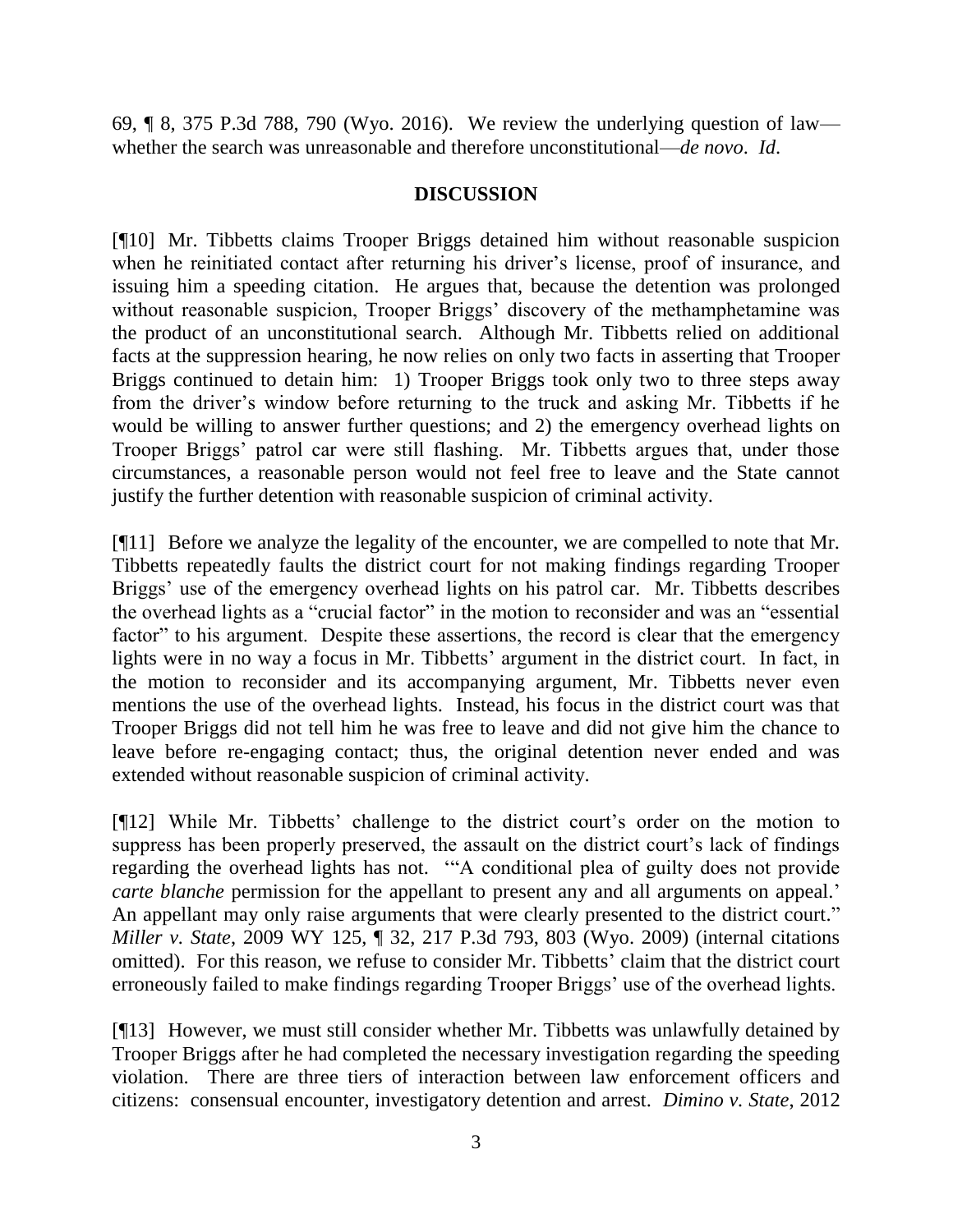WY 131, ¶ 10, 286 P.3d 739, 742 (Wyo. 2012). Here, we must focus on the consensual encounter and investigative detention. A consensual encounter exists when a reasonable person would feel free "to disregard the police and go about his business." *California v. Hodari D.*, 499 U.S. 621, 628, 111 S. Ct. 1547, 1552, 113 L. Ed. 2d 690 (1991); *see also Frazier v. State*, 2010 WY 107, ¶ 14, 236 P.3d 295, 299 (Wyo. 2010). Consensual encounters do not trigger Fourth Amendment scrutiny and no reasonable suspicion of criminal activity is required for the contact to occur. *Florida v. Bostick*, 501 U.S. 429, 434, 111 S. Ct. 2382, 2385, 115 L. Ed. 2d 389 (1991).

[¶14] The investigative detention, also called a *Terry* stop, is a seizure under the Fourth Amendment and requires that an officer have a reasonable suspicion that criminal activity has occurred before engaging in the contact. *Damato v. State*, 2003 WY 13, ¶ 9, 64 P.3d 700, 704-05 (Wyo. 2003). A traffic stop is an investigatory detention. *Dimino*, ¶ 10, 286 P.3d at 742.

> 'An investigative detention must be temporary, lasting no longer than necessary to effectuate the purpose of the stop... .' *O'Boyle* [*v. State*, 2005 WY 83,] ¶ 47, 117 P.3d [401], 414  $[(Wyo. 2015)]$ . The officer may expand the investigative detention beyond the scope of the initial stop only if the citizen consents to the expanded detention or if 'there exists an objectively reasonable suspicion that criminal activity has occurred or is occurring.' *Id*., ¶ 48, 117 P.3d at 414.

## *Id*.

[¶15] Mr. Tibbetts does not dispute that Trooper Briggs had reasonable suspicion to initiate the traffic stop and conduct the investigation that led to the speeding citation. However, he argues Trooper Briggs unlawfully extended the detention without reasonable suspicion of criminal activity after the speeding investigation was completed. Despite his assertion, we agree with the district court's finding that the investigative detention ended when Trooper Briggs returned Mr. Tibbetts' driver's license and insurance card, gave the citation, and told Mr. Tibbetts to "drive safe and a safe day."<sup>1</sup> At that point in time, Mr. Tibbetts was free to leave.

[¶16] We also agree with the district court that Trooper Briggs' subsequent contact with Mr. Tibbetts was consensual in nature. As mentioned above, an encounter is consensual

 $\overline{a}$  $1$  In the district court, Mr. Tibbetts argued that his original encounter with Trooper Briggs never ended because Trooper Briggs never informed him that he was "free to leave." (R., Vol. I, at 132) He appears to have abandoned that argument on appeal. However, the United States Supreme Court has stated that the Fourth Amendment does not require that a lawfully seized defendant be advised that he is "free to go" before his consent to search will be recognized as voluntary. *Ohio v. Robinette*, 519 U.S. 33, 39-40, 117 S. Ct. 417, 136 L. Ed. 2d 347 (1996).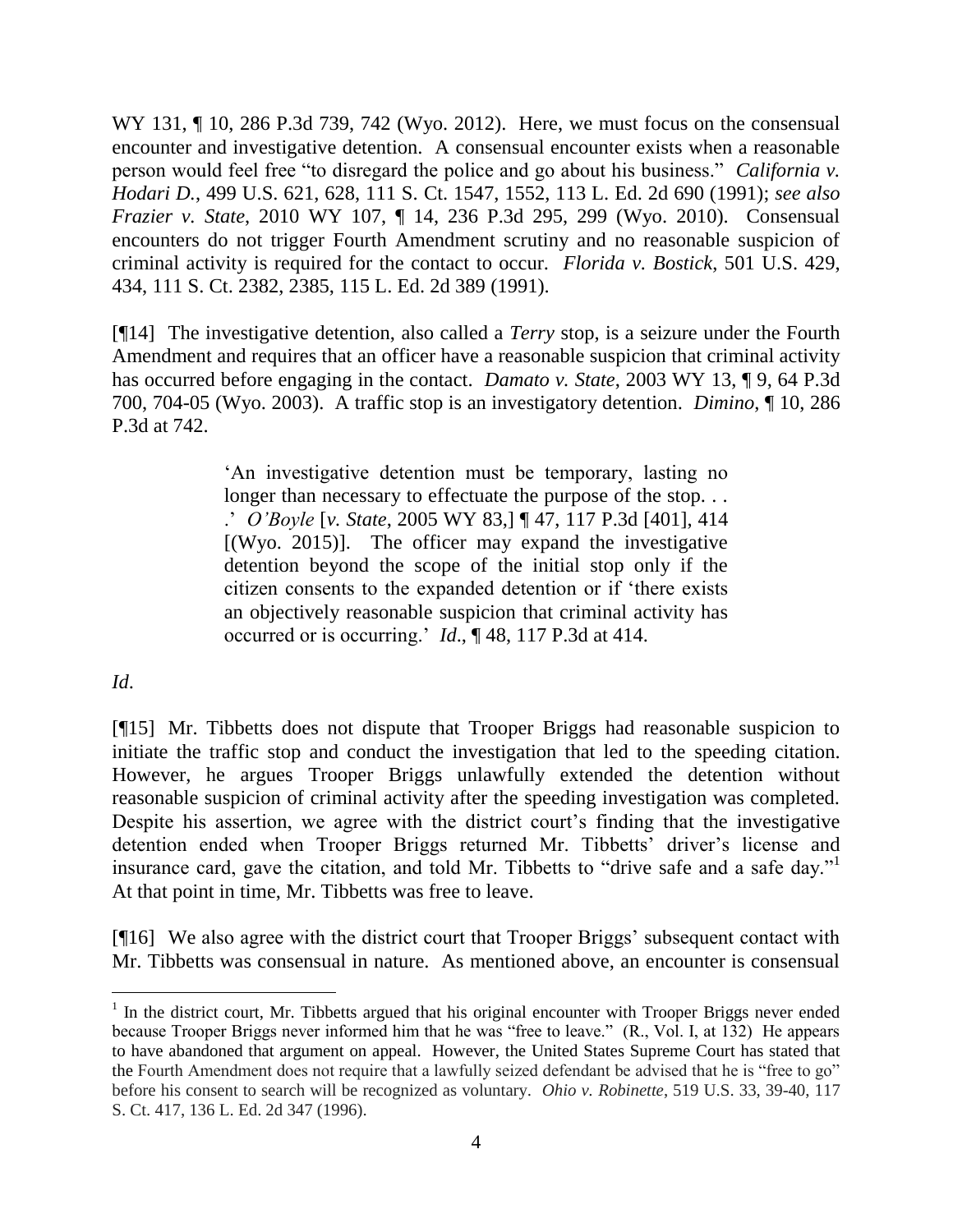if "a reasonable person would have felt free to decline the officers' requests or otherwise terminate the encounter." *Frazier*, ¶ 14, 236 P.3d at 299. When making this determination, "we consider the totality of the circumstances including how law enforcement phrased the request, whether the officer told the individual that he could refuse the request, and the presence of other coercive factors." *Id*. Trooper Briggs' dashcam video shows that as Trooper Briggs began to walk away from Mr. Tibbetts' truck, Mr. Tibbetts prepared to drive away from the scene as evidenced by a change in the truck's taillights (indicating Mr. Tibbetts stepped on the brakes). Trooper Briggs was professional, courteous and polite when he asked Mr. Tibbetts if he would answer some further questions. Further, it is evident from the video that Mr. Tibbetts immediately and readily provided the bag of Lortab pills after only one question by Trooper Briggs.

[¶17] Mr. Tibbetts does not argue that Trooper Briggs engaged in any coercive behavior that would have elevated the subsequent questioning from a consensual encounter to a second investigatory detention. Instead, his focus is solely on the facts that Trooper Briggs did not wait until Mr. Tibbetts actually began to leave before initiating the subsequent contact and that the emergency overhead lights on Trooper Briggs' patrol car were on the entire time. However, Mr. Tibbetts has not provided any authority for the proposition that an investigatory detention continues until the individual actually begins to leave, even though the officer earlier indicated the detention had ended. This Court has not found any authority supporting such a proposition. Mr. Tibbetts' choice to not drive away does not obviate the fact that he was free to do so.

[¶18] The law does not support Mr. Tibbetts' assertion that he remained under detention simply because the overhead lights on the patrol car remained on. Mr. Tibbetts relies exclusively on *McChesney v. State*, 988 P.2d 1071 (Wyo. 1999) as the basis for his position. While *McChesney* recognizes that emergency lights are strongly indicative of a seizure, it is simply one factor that is viewed under the totality of the circumstances surrounding the contact. *Id*. at 1074-75. In *McChesney*, the officer was attempting to effectuate a traffic stop and not only turned on his overhead patrol lights, but also blocked McChesney's vehicle by parking directly behind it. *Id.* at 1075. All of these facts together demonstrated that McChesney had been seized. *Id*.

[¶19] In other circumstances, however, the use of overhead lights may not be as significant of a factor. In *Marinaro v. State*, 2007 WY 123, 163 P.3d 833 (Wyo. 2007), we considered a similar situation as we are faced with here. A trooper issued a warning ticket, returned Marinaro's driver's license and rental agreement, and told Marinaro to "have a safe trip." *Id*., ¶ 4, 163 P.3d at 835. The trooper then re-approached Marinaro and asked if he would answer further questions, to which Marinaro answered in the affirmative. *Id*. Marinaro then consented to the trooper searching the car and the trooper found two boxes of marijuana. *Id*., ¶ 5, 163 P.3d at 834. This Court concluded that the only "coercive factors" presented were the same coercive factors present in every traffic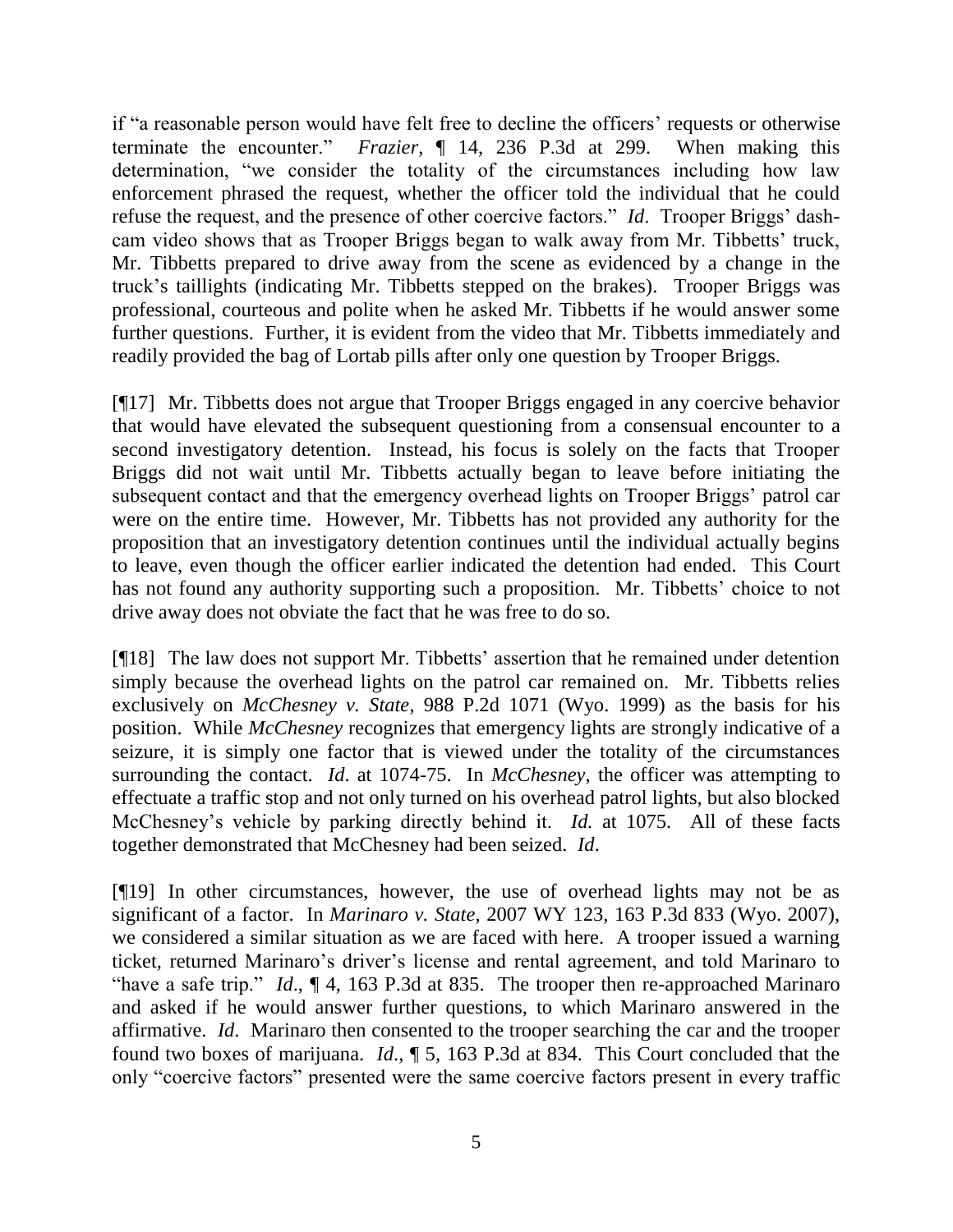stop: an armed and uniformed officer and flashing lights on the patrol car. *Id*., ¶ 11, 163 P.3d at 836.

> If these factors were sufficient to invalidate the voluntariness of a consent, no consent would ever be voluntary. Neither can these factors, alone, be seen as proving that the person stopped did not feel that he was free to go. In the present case, for instance, the appellant knew that he was free to go because the trooper had told him he could go. His departure was not stopped by the uniform, gun, or flashing lights. It was stopped only by his consent to a non-demanding, relatively cordial request by the trooper to ask more questions. A reasonable person in the appellant's position at that time would have felt that he could have said "no" and proceeded on his way.

## *Id.*, **[11, 163 P.3d at 836.**

[¶20] Additionally, other jurisdictions have specifically found that the overhead emergency lights are but one factor courts consider in the totality of the circumstances. *See Hudson v. State*, 247 S.W.3d 780, 785 (Tex. Crim. App. 785) ("Activation of overhead lights on a police vehicle does not necessarily make an encounter nonconsensual"); *Commonwealth v. Johonoson*, 844 A.2d 556, 562 (Pa. Super. 2004) ("We recognize that flashing overhead lights, when used to pull a vehicle over, are a strong signal that a police officer is stopping a vehicle and that the driver is not free to terminate this encounter. The same is not necessarily true under the factual circumstances presented here."). In *State v. Roark*, 103 P.3d 481 (Idaho Ct. App. 2004), the Idaho Court of Appeals was faced with an argument very similar to the one made by Mr. Tibbetts. In *Roark,* an officer returned the defendant's driver's license and documents and told the defendant twice that he was free to leave. *Id*. at 484. The officer then asked if the defendant could answer some more questions. *Id*. On appeal, the defendant argued that the continued operation of the patrol car's emergency lights were indicative of a continued detention. The court disagreed:

> Although the activation of the emergency lights is a command for motorists to stop, [under Idaho law], the fact that the emergency lights had not yet been turned off did not constitute a continued show of authority detaining Roark in the face of at least two notifications from the officer that he was free to go.

*Id*. The court concluded: